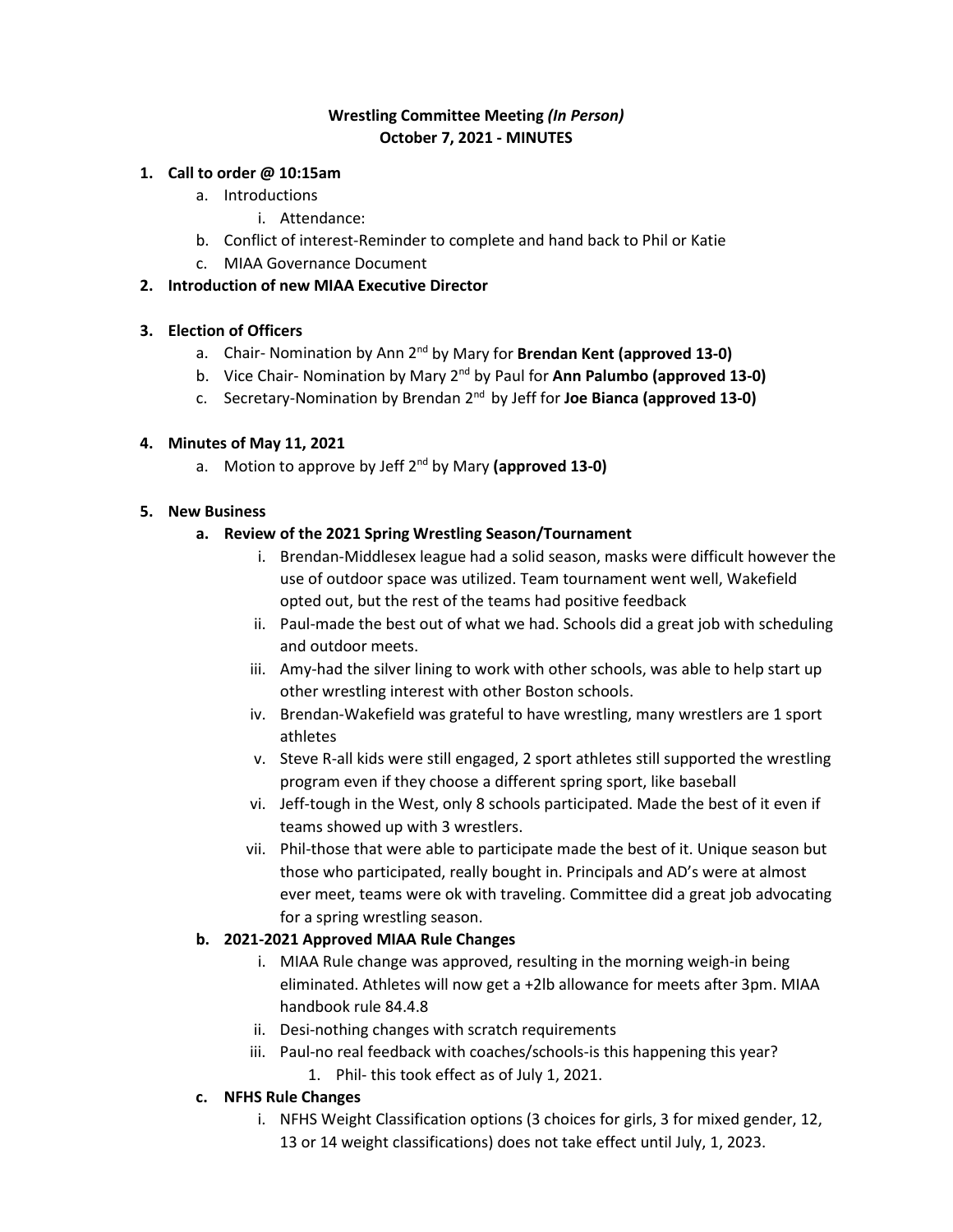- ii. Phil-At January meeting, we should review and take a vote on which classification sets the committee supports.
- iii. Joe-should we adopt and announce what we support so teams have enough time plan and be prepared?
- iv. Desi-it may not give other New England teams enough time to review. Maybe we need to do what's best for the state.
- v. Phil-I can reach out to the other New England states and the New England Counsel to schedule a virtual meeting and start a discussion for this.
- vi. Brendan-not just for the New England Tournament, it impacts all tournaments in general (that include out of state/NE teams).
- vii. Head Neck injury (Brian)-Update injury time explained handout. This will be posted.
	- 1. Desi-should officials watch the live score video, play around with how it works.

## **d. 2021-23 Wresting alignment updates**

- i. Brendan-been busy with appeals. Updated as of 10/4. All teams have been notified of any changes and outcomes of appeals.
- ii. Many teams wanted to opt down to D3
- iii. Co-ops have dissolved
- iv. Ann-many appeals were denied
- v. Phil-TMC set a criteria that was followed by this committee, with the exception of vocational schools only dropping down 1 (versus 2 divisions)..Alteration approved by TMC.
	- 1. If a new co-op is created/dissolved, their alignment placement may change. Keep in mind, alignments are for post season only
	- 2. Scott-Athol/Mahar were aligned together?
	- 3. Paul-can teams be moved between N/S/W/C
	- 4. Phil-these alignments were submitted back in May/June of 2020, teams have been notified and already been planning their season.
		- a. Athol-did not like where they were placed last season.
		- b. Scott-we placed Mahar and Athol together
		- c. Athol was in Central and the co-op was dissolved and they were reclassified as D3 West (which they did not ask for)
			- i. Scott motions to move Athol back to the Central D3-2<sup>nd</sup> by Chris-12 in favor, 1 abstain
			- ii. Phil-who would move from Central to West-Paul-maybe Concord Carlisle? Mary maybe Bellingham co-op?
		- d. Brendan-teams have already started scheduling, co-ops still have the opportunity to be formed, and teams still have the opportunity to pull out if they are not able to field a team.
		- e. D1 North-Essex/Masco need to be moved co-op was formed after alignments. Appropriately placed in D1 North. They can appeal placement to TMC.
		- f. Norwell will not be a co-op with Hanover-trying to find a home
		- g. Hanover will be a stand alone team
		- h. Granby/South Hadley could be a co-op, maybe no Pioneer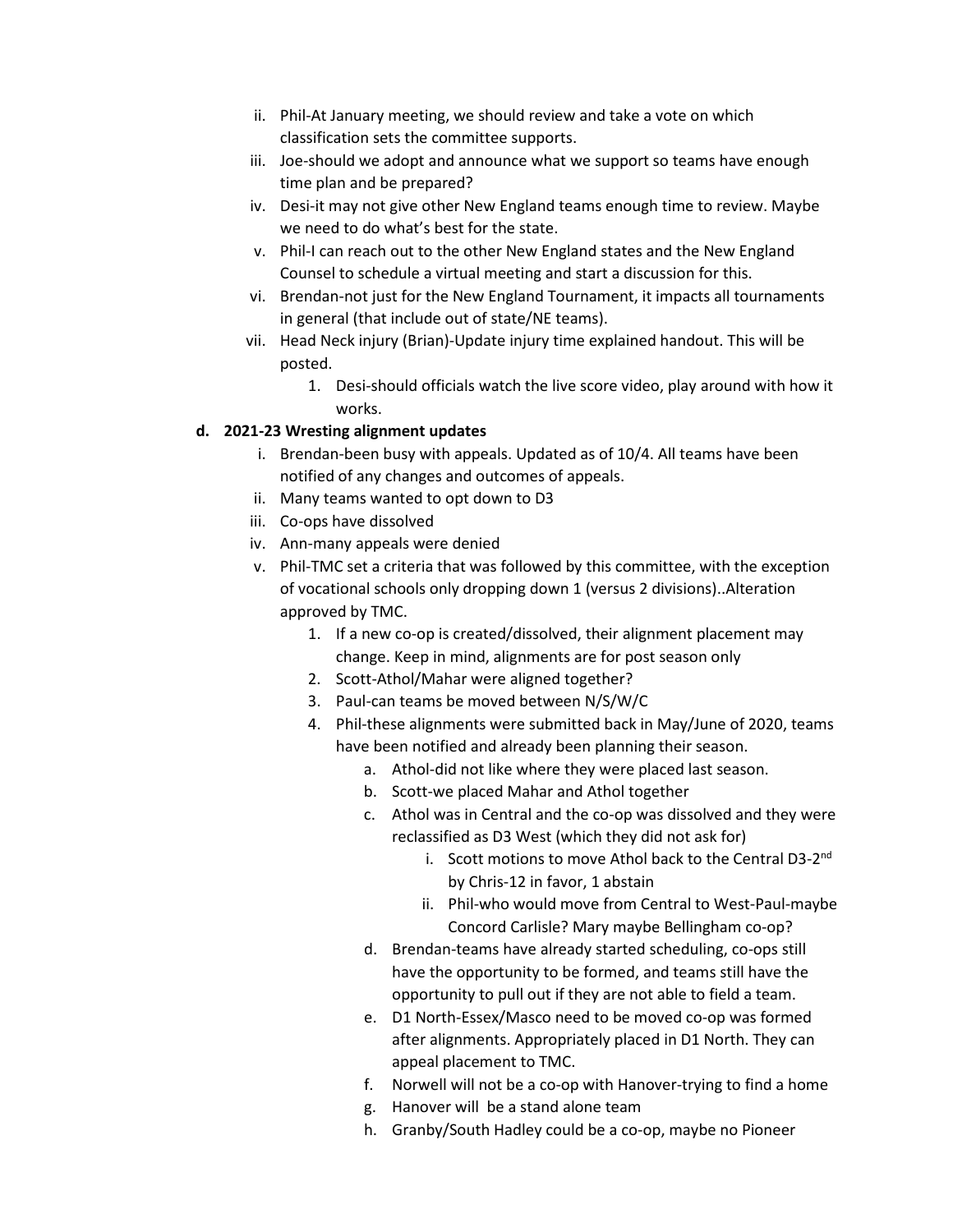### **e. 2021-2022 wrestling season outlook**

- i. Phil-as it stands today there are no restrictions for most fall sports, expect for indoor sports needing to wear masks. Looking ahead I am expecting that all indoor sports will have to wear masks. Plan to have your teams wear masks for wrestling. EEA no longer overseeing athletics and as of right now there are no other modifications or talks about modifications.
- ii. Chris- is there any talk about no masks if we up contact tracing methods
- iii. Brian-we should have plenty of officials-have 70 ready to go
- iv. Phil I can bring that up and have a conversation about this with sports medicine.

## **f. 2021-22 Wrestling Format**

- i. Important dates
	- 1. Transferring away from MIAA members only as an association. No need to enter any wrestling specific requirements in MIAA members only and will only make it **mandatory in FloArena. This is for wrestling only.**
	- 2. Tournament format will be the same. Tournament Directors should start to reaching out to schools for hosting
		- a. All-States/Girls States consideration to be held at a neutral larger professional site-Tsongus Arena/ Shriners Auditorium/New Balance Track/DCU Center. Maybe find a sponsor for the wrestling tournaments. National Guard/Air force Combat Division
		- b. Ann-Should we consider an entry fee for each team to offset the cost of the larger venues?

## **g. Growth of Girls wrestling**

- i. Coaching Girl Wrestlers: Best Practices Handout provided to committee
- ii. In June 2020, Central Catholic had a girl who place and won the Pan Ams in Mexico
- iii. Desi-coaches must try to find a way to have girls have a match even when they are competing against boys-scrambles when they are in the gym together. Make matches happen when there are opportunities. Need to become more creative for the girls to have head to head competitions.
- iv. Ann-push the sport for girls. Boys are starting to refuse wrestling females. This sets back the progress-these girls wrestle boys daily in their training/practices. Are boys uncomfortable with wrestling a girl or are they uncomfortable with the possibility of losing to a girl?
- v. Stigma needs to change-conversation needs to be had with coaches and teams.
- vi. Communication needs to be made with parents of both athlete, regardless of gender.

## **h. FloArena Update-Desi**

- i. Virtual Training for all MIAA ADs and Coaches Monday October 18, 2021
	- 1. Desi and Phil will run the training at night. This training will include seasonal record entry, set-up, tracking process from start to finish on inseason set-up and stats will be offered. Track Wrestling and FloArena have merged after FloArena bought Track Wrestling. Flo Arena will be the base platform for the future. Optimal performance calculator manages in-seasons stats, and outcome still uncertain as to what that